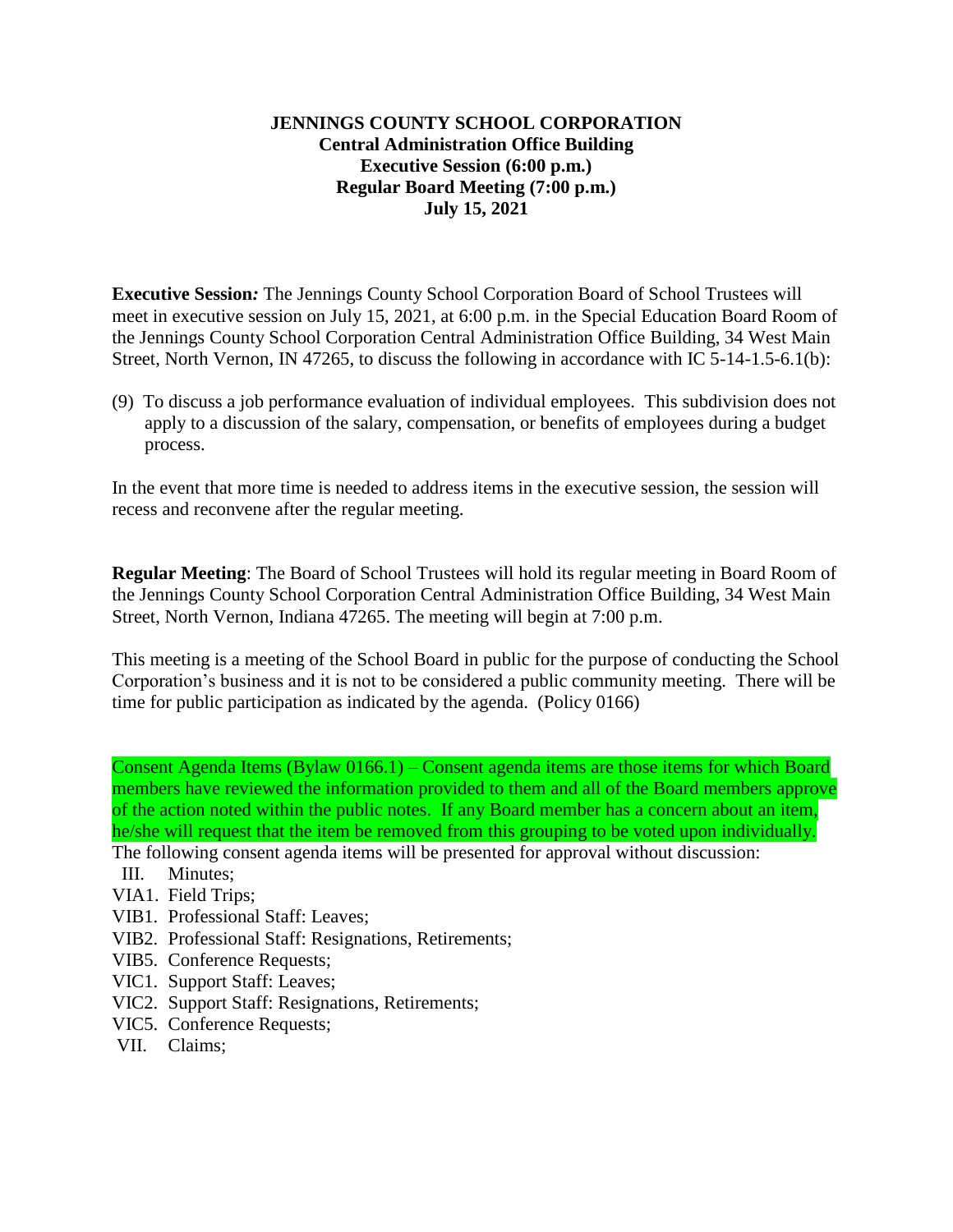Agenda Information Items – Information items are those items that the Board members are given to review. If a Board member wishes to discuss any of these items, he/she will indicate that the item(s) be removed from this grouping for discussion during the meeting.

The following information items will be shared with the Board:

VID2. June Fund Report

## **Agenda**

- I. Pledge
- II. Consent Agenda Items
- III. Minutes of the Executive Session and the Regular Board Meeting of June 17, 2021.
- IV. Community Non-Agenda Items
	- The President will ask if anyone would like to speak on an item not on the agenda.
- V. Old Business
	- A. Finances (Policy 6000)
		- 1. June 30, 2021 Inter-Fund Transfers, Approval
- VI. New Business
	- A. Programs (Policy 2000)
	- 1. Field Trips
	- B. Professional Staff (Policy 3000)
		- 1. Leaves
		- 2. Resignations/Retirements
		- 3. Recommendations
		- 4. Permission to post Behavior Support Specialist for JCMS & JCHS Paid with ESSER III Funds, Approval
		- 5. Conference Requests
	- C. Support Staff (Policy 4000)
		- 1. Leaves
		- 2. Resignations/Retirements
		- 3. Recommendations
		- 4. Permission to post Extra Paraprofessional Positions (five per building) Paid with ESSER III Funds, Approval
		- 5. Conference Requests
	- D. Finances (Policy 6000)
		- 1. Donations, Approval
			- NVIC Corporation, \$1,000.00 to JCMS for new sound system.
			- JB Company, \$1,000.00 to JCMS for new sound system.
			- Sawyer Funeral Services, \$600.00 to JCMS for new sound system.
			- **Morgan's Entertainment, LLC., \$750.00 to JCMS for new sound system.**
			- Country Chevrolet Buick Inc., \$750.00 to JCMS for new sound system.
		- 2. June Fund Report
	- E. Relations (Policy 9000)
		- 1. Southeastern Career Center MOU for Emergency Use of Transportation, Approval
	- F. Operations (Policy 8000)
		- 1. Absence & Substitute Management System, Approval